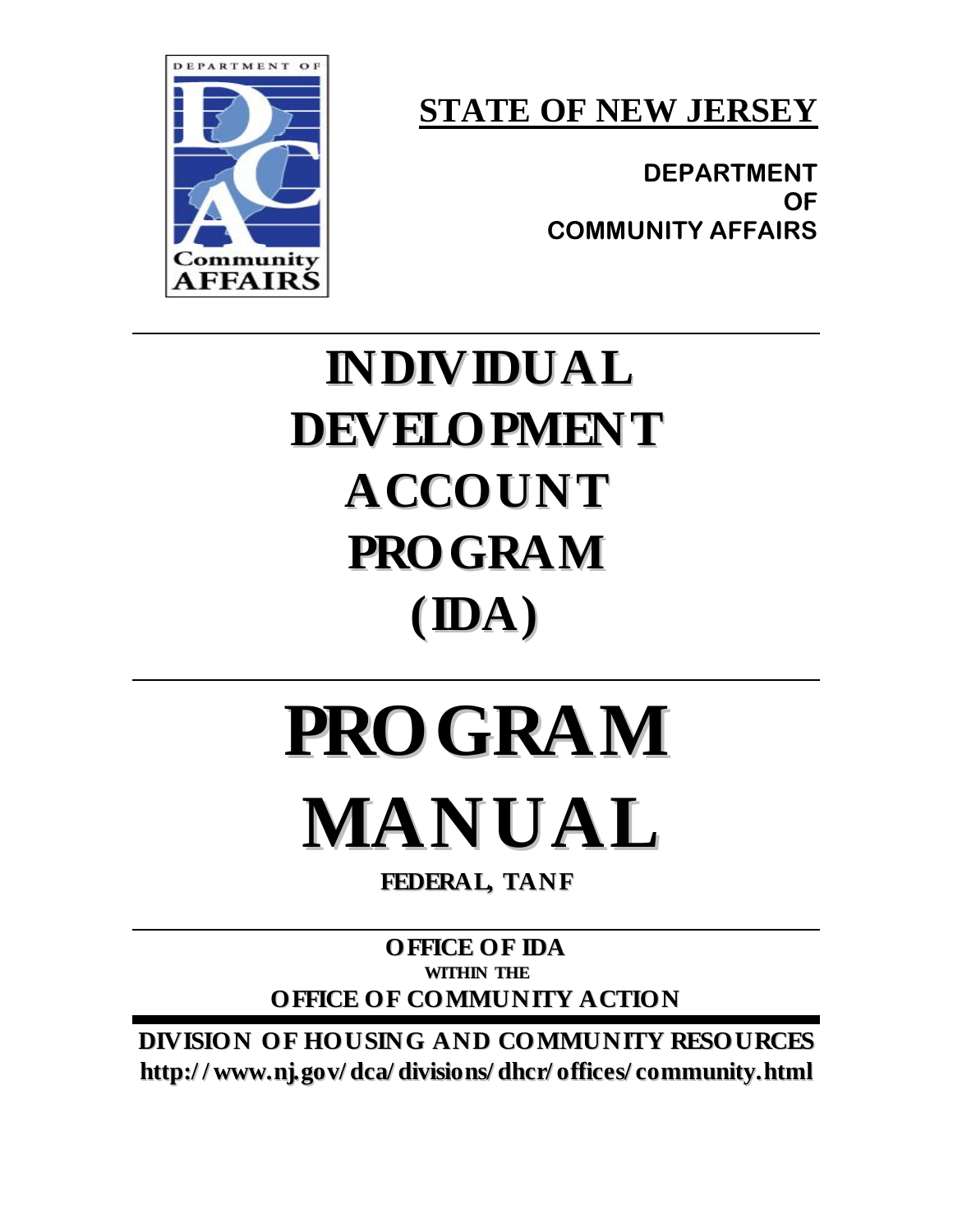#### **STATE OF NEW JERSEY DEPARTMENT OF COMMUNITY AFFAIRS**

#### **INDIVIDUAL DEVELOPMENT ACCOUNT (IDA) PROGRAM**

## **PROGRAM MANUAL**

### **(FEDERAL, TANF)**

## **Table of Contents**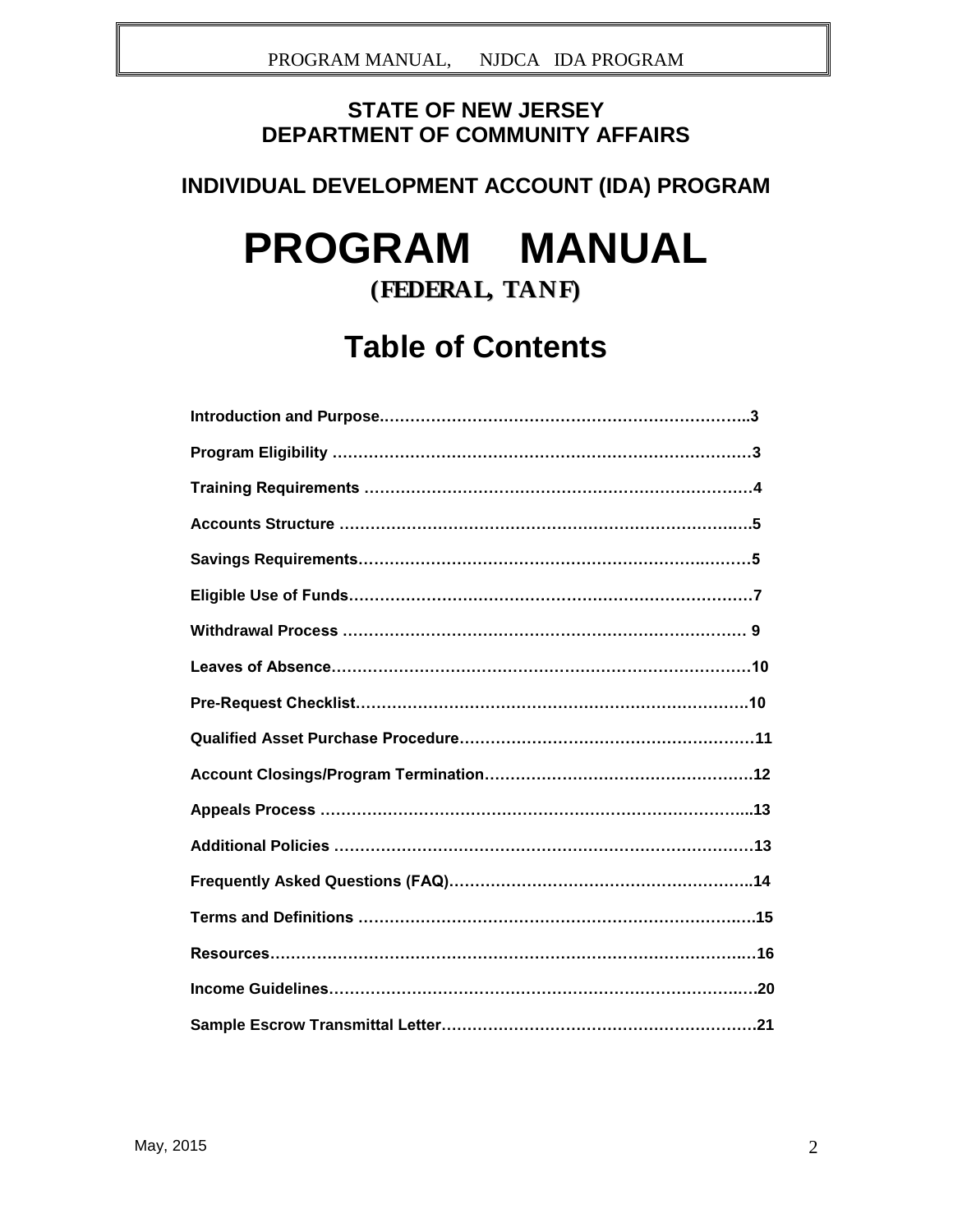#### **Introduction and Purpose**

The Federal (TANF) Individual Development Account Program (IDA) provides for the establishment of matched savings accounts that help low-income people build assets to assist them in paying for higher education, purchasing homes or starting small businesses. An IDA program meets these objectives by providing financial education, case management, trust savings accounts, homeownership counseling and other asset-goal specific training to IDA participants. IDAs matched savings accounts are part of an "asset-based social policy" providing a better means of achieving economic self-sufficiency. The program specifically targets currently employed individuals whose families were formerly receiving public assistance through the Work First New Jersey or T.A.N.F. programs.

#### **Program Eligibility**

In order to qualify for the NJ IDA program, participants must meet the following household income limitation:

- The annual household (earned) gross income may not exceed 200% of the federal income poverty guidelines, published annually. (See 2015 FPL included as Attachment A.)
	- o All sources of household income are included, except for income received by persons under age 18 and income received by dependents enrolled in a full-time undergraduate program.

Agencies must meet the following criteria for the persons actively participating in the program:

 At all times, a minimum of 33.3% of accountholders participating in the program shall be current or former Work First New Jersey recipients pursuant to P.L.1997,c.38 (C.44:10-55 et seq.) or Aid to Families with Dependent Children recipients of Temporary Assistance for Needy Families (TANF) recipients pursuant to 42 U.S.C. s.601 et seq. **These participants must have dependent children less than 18 years of age.**

In addition to the above mentioned income limitations, at the time of application, an IDA applicant must certify that he/she is:

 Employed, i.e., has earned income and will continue to be employed and receive earned income, with working hours of at least 20 hours per week,

and

A resident of the State of New Jersey.

#### *Frequency of Eligibility Determination*

Once an individual has been accepted into the IDA Program, they may not be disqualified due to a change in income, unless evidence of fraudulent application information is presented.

Re-determination of income eligibility is only necessary if 12 months have lapsed between the submission date of the application and the client's initial enrollment date into the IDA Program.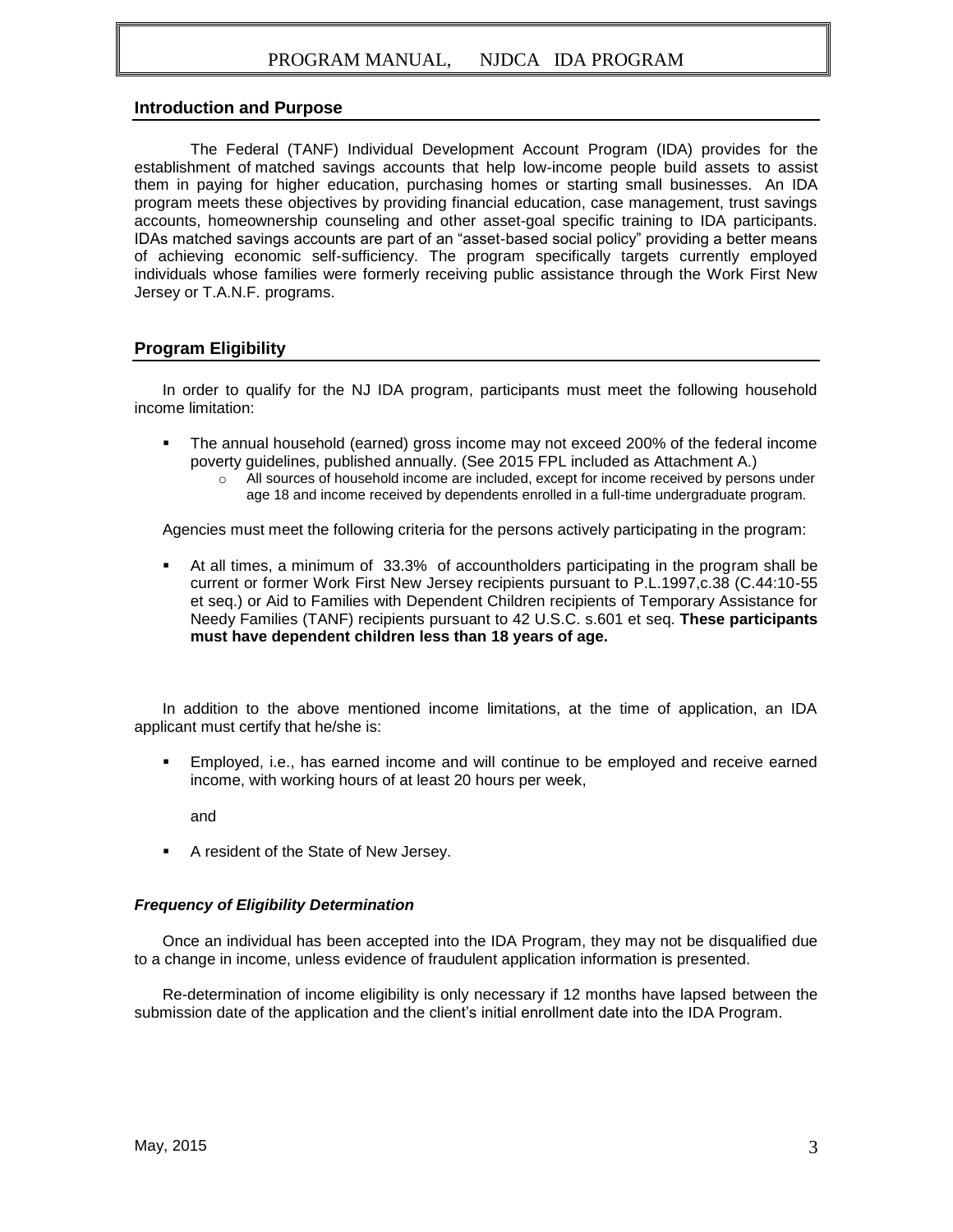#### *Limits on Household IDAs*

The NJ IDA Program limits the amount of the grant matching funds provided to \$4,500 for each individual or \$4,500 for each household. The maximum savings and maximum match for any one year is \$1,500. This is important if the grantee has enrolled more than one household member in its IDA project.

A family may only participate in one IDA at any given time unless family members are saving for different goals. For example, a parent may save for a home purchase and a non-minor child living with the parent may save for education. The IDAs are to be treated separately, however, each would need earned income and the maximum goal for the combined accounts is \$4,500. In the case of a couple saving for a home purchase, the individuals may jointly save under the program; however, they cannot save individually for a home purchase.

#### **Training Requirements**

#### *Financial Literacy Education*

All IDA participants are expected to complete a minimum 10 hours of basic Financial Literacy Education. It is advisable to require the completion of the Financial Literacy Education to provide the Agency with a final indicator of the applicant's ability to successfully complete the IDA program.

#### *Asset Goal Specific Education*

In addition to basic financial literacy education, each IDA participant is required to complete asset–goal specific education as appropriate prior to the asset purchase. Generally speaking, asset- specific education should be a minimum 5-10 hours and should cover the following topics:

#### **Homeownership counseling (minimum 10 hours of asset specific education)**

Learn how much house you can afford; Understand sub-prime loans and predatory lending practices; Learn where to get down payment and settlement help; Learn how to qualify for First Home, First Home Plus or other loan programs; Understand the settlement process; Get tips on how to maintain your home; and Learn how to avoid foreclosure.

#### **Small Business Training (minimum 8 hours of asset specific education)**

Identify potential customers and target markets; Develop a business plan; Develop a marketing place; Learn how to track the cash flow of your business; Learn about different types of small business loans; and Learn what professional resources are available.

#### **Higher Education and Career counseling (minimum 5 hours of asset specific education)**

Meet with a counselor to discuss your education/career goals;

Write an education/career plan;

Get help with the college search and application process;

Learn about local job training programs and services; and

Learn to identify different grants and scholarships which can help subsidize the cost of your education.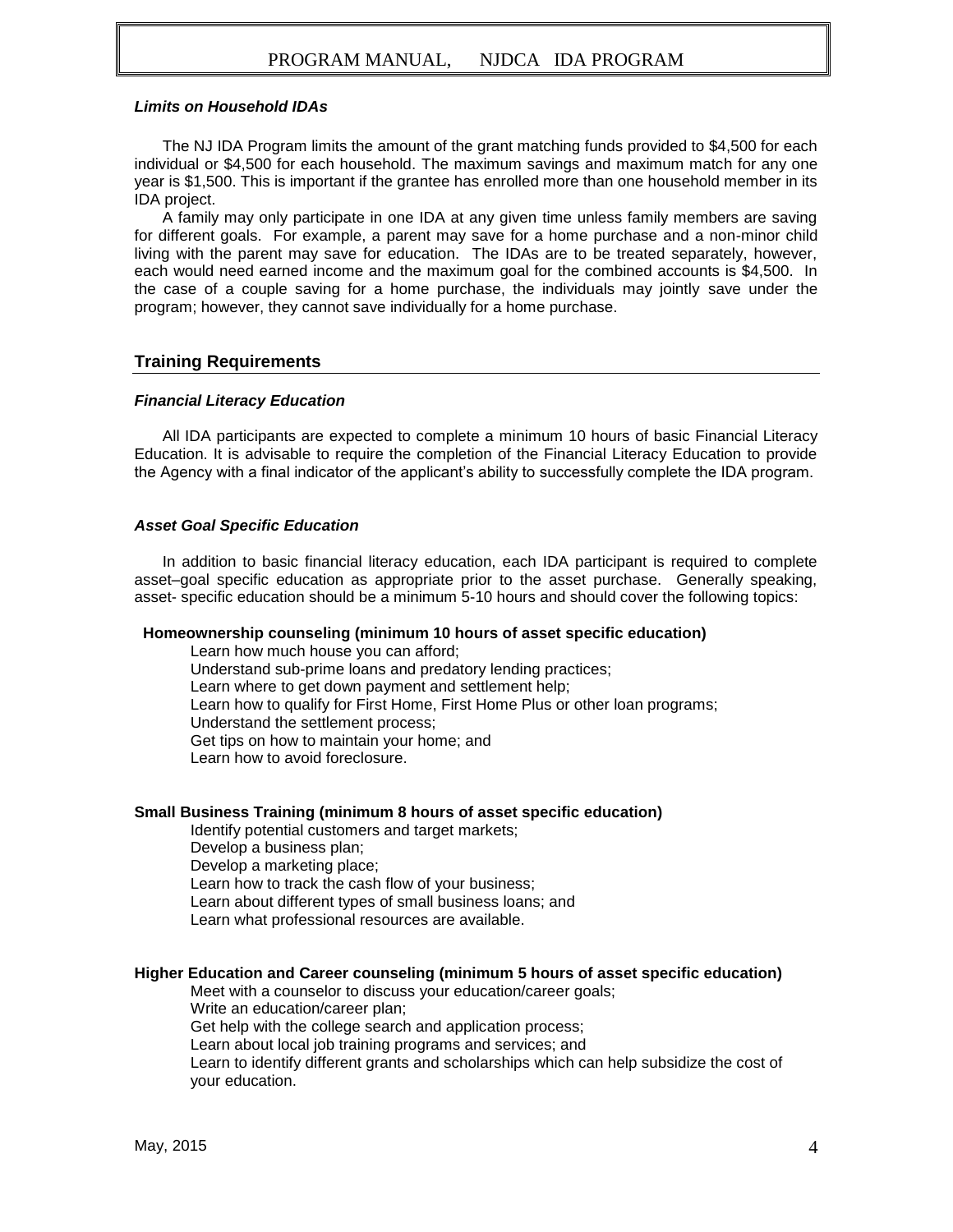Participants should be encouraged to take as many classes as possible beyond the mandated minimum. Incentives should be used to encourage participation. Some examples of good incentives are participant certificates, food store gift certificates, phone cards and amusement park tickets.

#### *Waiving A Class*

Each class module should have a pre/post test developed as a part of the curriculum. An account holder may obtain a waiver by providing written evidence of completion (e.g., certificate) of equivalent training through a qualified provider organization.

#### **Accounts Structure**

Participant savings accounts are "trust or custodial accounts" and are jointly owned by the participant and the administering agency. Participants must make regular deposits at designated locations as specified by the participating bank and administering IDA agency. Participants may not make withdrawals without the written consent of the administering IDA agency.

Reasons for the trust or custodial account structure

- 1. Federal and state law requires that IDAs be established as trust or custodial accounts.
- 2. The majority of IDA savers indicate that they prefer to have limited access to their IDA funds to discourage them from withdrawing funds and losing match funds that they've earned.
- 3. Trust or custodial account ownership distinguishes IDAs from other savings accounts and emphasizes the unique nature and asset-oriented purpose of the IDA account.

#### **Savings Requirements**

Once accepted into the program, participants are expected to meet the following conditions to remain enrolled in the program:

#### *Earned Income*

IDA deposits must come from earned income. Earned income is any taxable wages, salaries, tips, net earnings from self-employment and/or gross income received. IDA participants may not deposit money from Temporary Aid for Needy Families (TANF) payments.

Other sources of income which are **not** considered as earned income include:

- Interest and dividends;
- Pensions and annuities;
- Social Security and railroad retirement benefits;
- Alimony and child support;
- Welfare benefits;
- Workers Compensation benefits;
- Unemployment Compensation (insurance); or
- Veteran's benefits.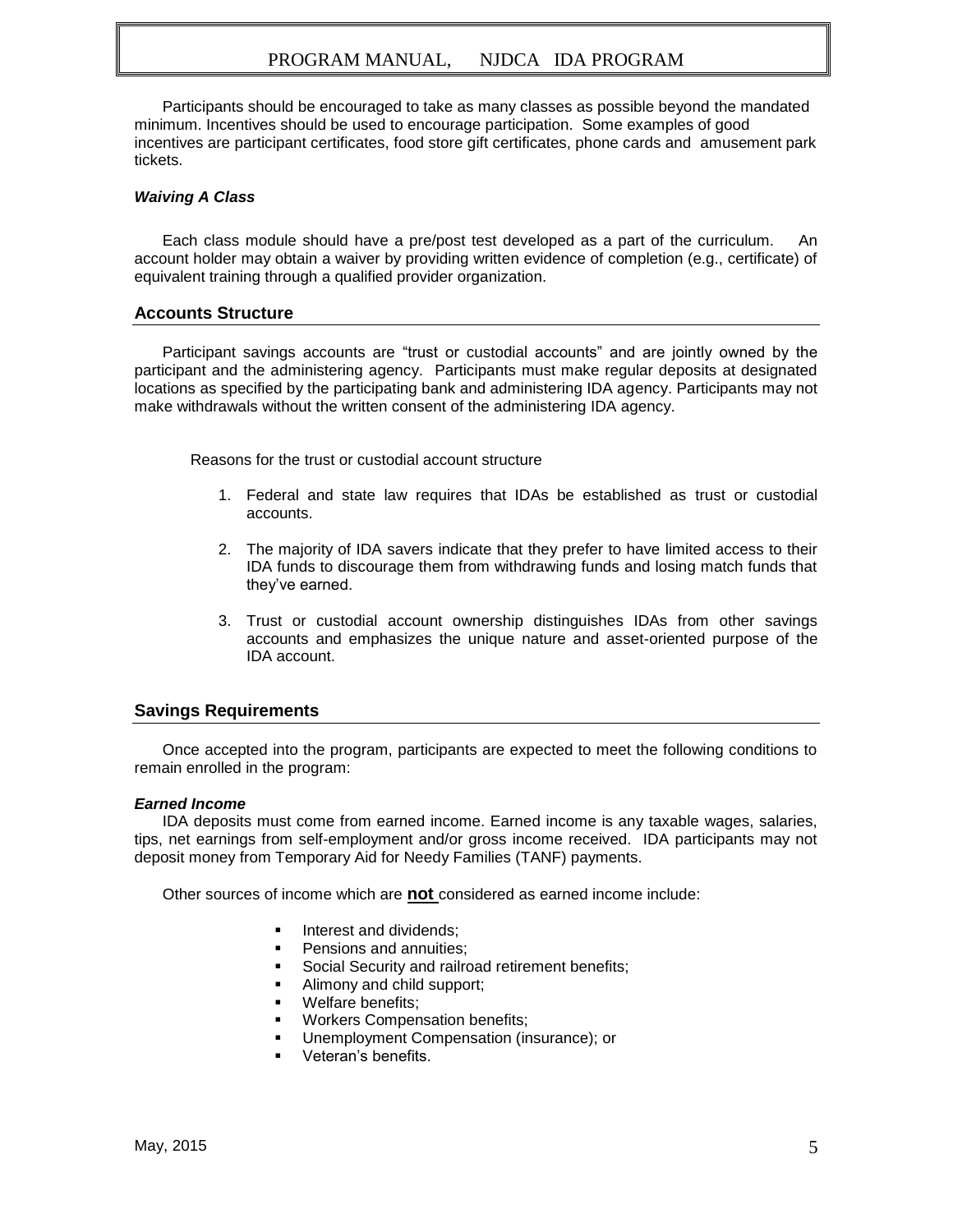#### *Regular Savings Deposits*

Upon acceptance into the IDA Program, each participant is required to complete a Savings Plan Agreement, which acts as a written contract. Failure to comply may result in termination. The minimum level of deposit may not be less than \$10.00 per month. The Agency shall set its minimum and maximum level of deposit, subject to the approval of the NJDCA. The minimum level of deposit for a participant must be based on reaching the savings goal within the selected time period.

IDA Program Savings Plan Agreement should offer at least the following three options of saving:

- 1. Regular Weekly Deposits
- 2. Regular Bi-Weekly Deposits
- 3. Regular Monthly Deposits

#### *Match Ratio/Match Caps*

The IDA program offers a State match ratio of 1:1, i.e. for every dollar of earned income deposited into an individual development account, a dollar of matching funds will be provided. The maximum amount provided as a match per individual development account per calendar year is \$1500. An Agency may set a lower maximum yearly saving amount based on its assessment of the financial capabilities of participants within the service area. Matching funds may be earned for up to three (3) years for a total maximum match of \$4500.

#### *Time Limits*

IDA Agencies may set the minimum period required for monthly saving participation prior to the first withdrawal for a qualified asset purchase. The minimum period may not be less than six (6) months (42 USCS 604). The length of time an IDA participant may be considered active, and therefore eligible for match, varies depending on the savings rate of the individual IDA saver. While most participants utilize the full three (3) years, they may opt to be active for less than three years.

If a participant is unable to reach the goal savings amount during the three (3) year period, upon approval of NJDCA, the accountholder may continue to save for an additional two (2) years for a total of five (5) years to allow the party to reach their goal.

An existing client who has been in the program a minimum of one (1) year may make a lump sum payment to make up for any funds not saved in the previous year.

The law requires that all funds be drawn down and expended by the end of the five-year period. This means that if your organization has a participant who has finished saving at the end of five years, but has not yet purchased his or her asset, they will forfeit the State portion of the match funds. This limit may only be extended upon approval of the Department to accommodate the needs of special populations and/or extraordinary circumstances.

Participants must be encouraged to plan for their asset purchase during their savings period. Typically they will need at least six (6) months to prepare for asset purchase after they have completed their savings (this is especially true of homebuyers and micro-entrepreneurs). Thus, ideally clients should complete their savings no later than the end of the fourth year of the project, allowing for the entire fifth year to be dedicated to asset purchase.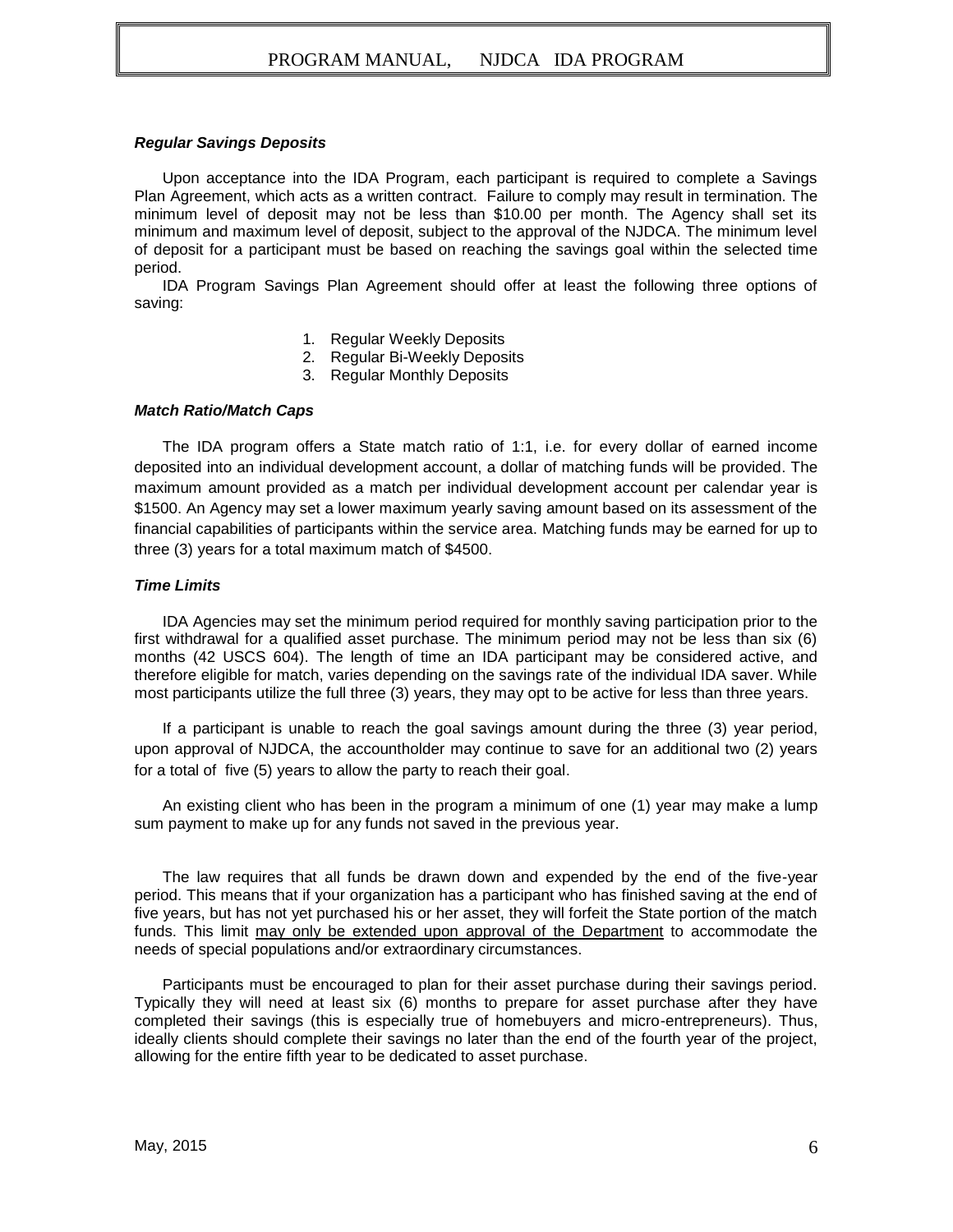#### *Taxation Rules*

According to state regulation, IDA participants may not be taxed on any interest earned in their IDA, nor can money in their IDA account be considered an "asset" when determining eligibility for TANF benefits.

#### *Banking Features*

As a consideration, each IDA participant account, should have ATM, telephone and online banking service features restricted. This control should be put in place to ensure the safety of participant funds (both individual and match) and continued program success.

#### *Deposit Options*

IDA participants should have three options for making deposits to their IDA:

**Option 1**: IDA participants may arrange to have regular savings deposits made via direct deposit from their paycheck to their IDA.

**Option 2**: If an IDA participant's employer does not offer direct deposit, they can instead set up automatic payments from another savings or checking account to their IDA.

**Option 3:** If an IDA participant is unable to set up regular electronic deposits, he/she may personally make deposits at the partnering financial institution. However, since IDA accounts are not set up to have access to ATMs, the IDA participant will need to make his/her regular savings deposits during regular business banking hours.

#### *Missed Deposits*

After three missed deposits, and at the discretion of the administering agency, a participant may forfeit his/her right to receive matching funds on his/her savings thereby terminating the participant's enrollment in the IDA Program. The records of the administering agency must indicate the reasons for permitting a saver to continue following the saver missing three deposits in succession.

#### *Client Statements*

IDA Agencies must provide clients with account statements at least quarterly and preferably within 30 days of the end of the quarter. The Agency may provide statements more often if desired.

#### **Eligible Use of Funds**

Individual development accounts shall only be established for one of the following purposes:

(1) First Home Purchase. The costs of purchasing a home, by a qualified first-time homebuyer (see Terms and Definitions below), as the account holder's principal or primary residence, which costs shall not exceed one hundred-twenty percent (120%) of the average area purchase price applicable to such residence, and may include but not be limited to the costs of acquiring, constructing a new residence, or reconstructing an existing residence, including any usual or reasonable settlement, financing, or other closing costs;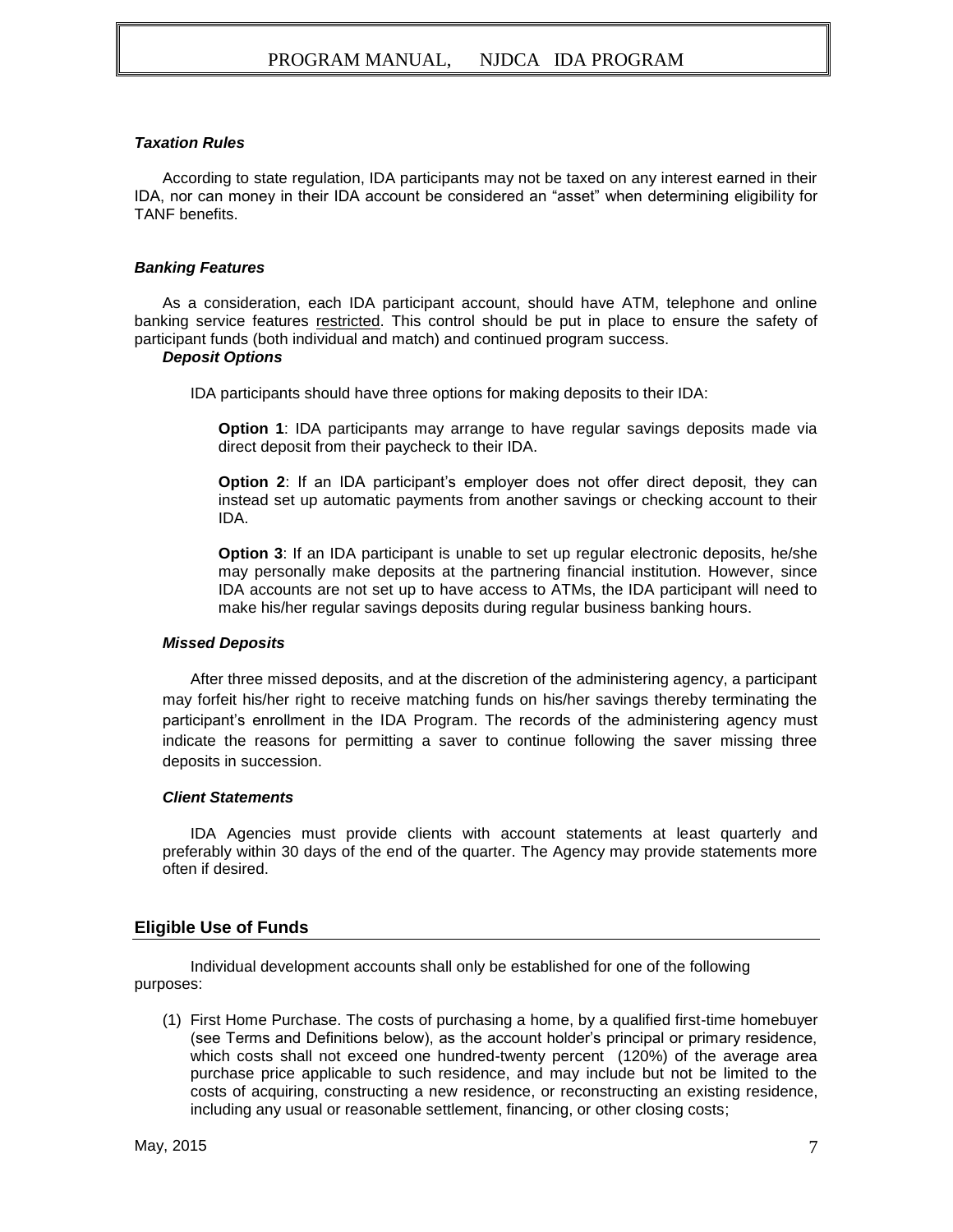- (2) The costs of education or job training;
	- a. Education costs for an account holder or a child of an account holder are all costs which are necessary for the enrollment and successful completion of a program of education, including but not limited to tuition, fees, books, supplies and equipment.
	- b. Job training costs for an account holder are all costs which are necessary for the enrollment and successful completion of a job training program, including but not limited to tuition, fees, books, supplies and equipment.
- (3) The participation in or development of a new or existing entrepreneurial activity for which a business plan has been developed with the direct or indirect assistance of the communitybased organization.

| <b>Type Of</b><br><b>IDA</b><br>Withdrawal     | <b>Examples of</b><br>Qualified<br><b>Expenses</b>                                                                                                                                                                                                                                                          | <b>Examples of</b><br><b>Unqualified</b><br><b>Expenses</b>                                                                                              | Payable to                                                                                                                                                                                                                                                                         | <b>Required</b><br><b>Documentation for</b><br>Withdrawal                                                                                                                                                                                                                                                 |
|------------------------------------------------|-------------------------------------------------------------------------------------------------------------------------------------------------------------------------------------------------------------------------------------------------------------------------------------------------------------|----------------------------------------------------------------------------------------------------------------------------------------------------------|------------------------------------------------------------------------------------------------------------------------------------------------------------------------------------------------------------------------------------------------------------------------------------|-----------------------------------------------------------------------------------------------------------------------------------------------------------------------------------------------------------------------------------------------------------------------------------------------------------|
| <b>First Home</b><br><b>Purchase</b>           | Downpayment,<br>settlement fees,<br>financing or closing<br>costs, title insurance,<br>attorney fees,<br>inspection fees,<br>acquisition costs,<br>construction or<br>reconstruction,<br>appraisal fees,<br>mortgage insurance<br>(as part of closing<br>costs) and other<br>customary prepaid<br>expenses. | Homes purchased<br>on Land Contract,<br>mobile home<br>purchase, Rent-to<br>-Own, Lease to<br>Purchase<br>properties and<br>general land<br>acquisition. | Settlement or Title<br>Agency or attorney<br>representing the<br>participant                                                                                                                                                                                                       | Signed estimated<br>settlement sheet.<br>Good Faith Estimate,<br>home appraisal, and<br>completion of<br>homeownership<br>counseling.                                                                                                                                                                     |
| <b>Education</b><br>and Job<br><b>Training</b> | Tuition, lab fees,<br>books, supplies or<br>equipment (including<br>purchase of computer<br>when directly related<br>to a student's course<br>work) registration<br>fees, course fees and<br>other costs associated<br>with attendance.                                                                     | Pre-existing<br>school debt, rent,<br>extra-curricular<br>activities, travel<br>and<br>reimbursement for<br>any qualified or<br>unqualified<br>expenses. | Expenses are paid to<br>an eligible educational<br>institution.<br>The institution is either<br>a college/university or<br>a vocational school as<br>defined by the Higher<br>Education Act or by<br>the Carl D. Perkins<br>Vocational and<br>Applied Technology<br>Education Act. | Documentation of<br>enrollment, copy of<br>bill, invoices and<br>evidence of<br>Education/Career<br>Plan.                                                                                                                                                                                                 |
| <b>Small</b><br><b>Business</b>                | Start up inventory,<br>licensing, fees,<br>supplies or equipment,<br>marketing materials<br>and other expenses<br>included in an<br>approved business<br>plan.                                                                                                                                              | Payroll, general<br>funds/working<br>capital and other<br>expenses not<br>included as a part<br>of an approved<br>business plan.                         | Vendor                                                                                                                                                                                                                                                                             | The business should<br>be legally established<br>and not in violation of<br>any law or public<br>policy.<br>The owner must have<br>a business plan that<br>has been reviewed<br>and approved by a<br>financial institution,<br>microenterprise<br>development<br>organization, or<br>nonprofit loan fund. |

#### *Examples of Qualified and Unqualified Asset Purchases*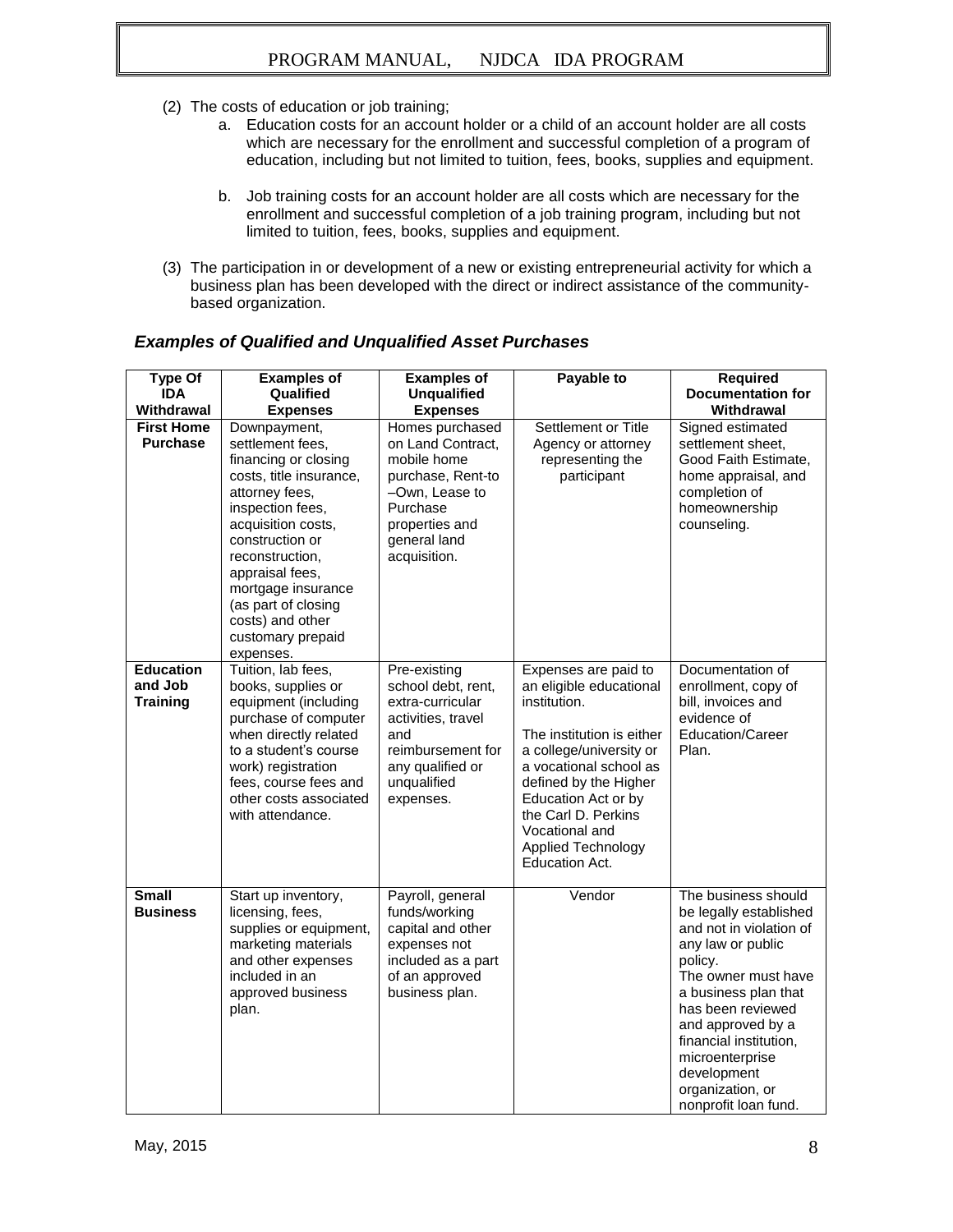#### **Withdrawal Process**

Financial institutions maintaining the IDA trust or custodial accounts may not permit the withdrawal of funds without the signatures of both the account holder and the authorized representative of the Agency.

#### *Before a participant may withdraw funds for a qualified asset purchase, he/she must***:**

- **Participate in and complete\* the required Financial Literacy Education provided or** outsourced by their administering IDA Organization.
- **Participate in and complete\* the required Asset-Goal Specific Education (i.e.** homeownership, education or small business education).
- Be in compliance with their Savings Plan Agreement.

\*An agency may authorize a partial withdrawal when financial education requirements are incomplete only when the request is reasonable and consistent with the savings plan agreement and a complete plan for asset purchase.

#### *Qualified Withdrawals*

IDA participants may use their IDA savings and match funds to make the following asset purchases:

- To purchase a primary residence.
- Start or expand a small business.
- Further their education at an institution of higher education, vocational school or an accredited job training program.

#### *Emergency Withdrawals*

Emergency withdrawals may be approved at the discretion of the administering agency. There are three approved emergency withdrawals:

- 1. To cover expenses for medical care or necessary to obtain medical care, for the individual or a spouse or dependent of the account holder;
- 2. To cover payments necessary to prevent the eviction of the individual from the residence of the individual, or foreclosure on the mortgage for the principal residence of the individual (possible for one who may be saving for business development or education;
- 3. To cover payments necessary to enable the individual to meet necessary living expenses following the loss of employment.

A participant may withdraw funds for emergency expenses if they are incurred for the participant, a spouse, or a dependent, but they may only withdraw amounts they have deposited. They may not withdraw the matching funds.

Approved withdrawals may only be made from a participant's personal savings, with the approval of the administering IDA agency. The approval and the amount of the emergency withdrawal may be restricted at the discretion of the administering agency due to:

- 1. Length of time participating in the program
- 2. Non-compliance of Savings Plan Agreement; and
- 3. Frequency of emergency withdrawal request(s)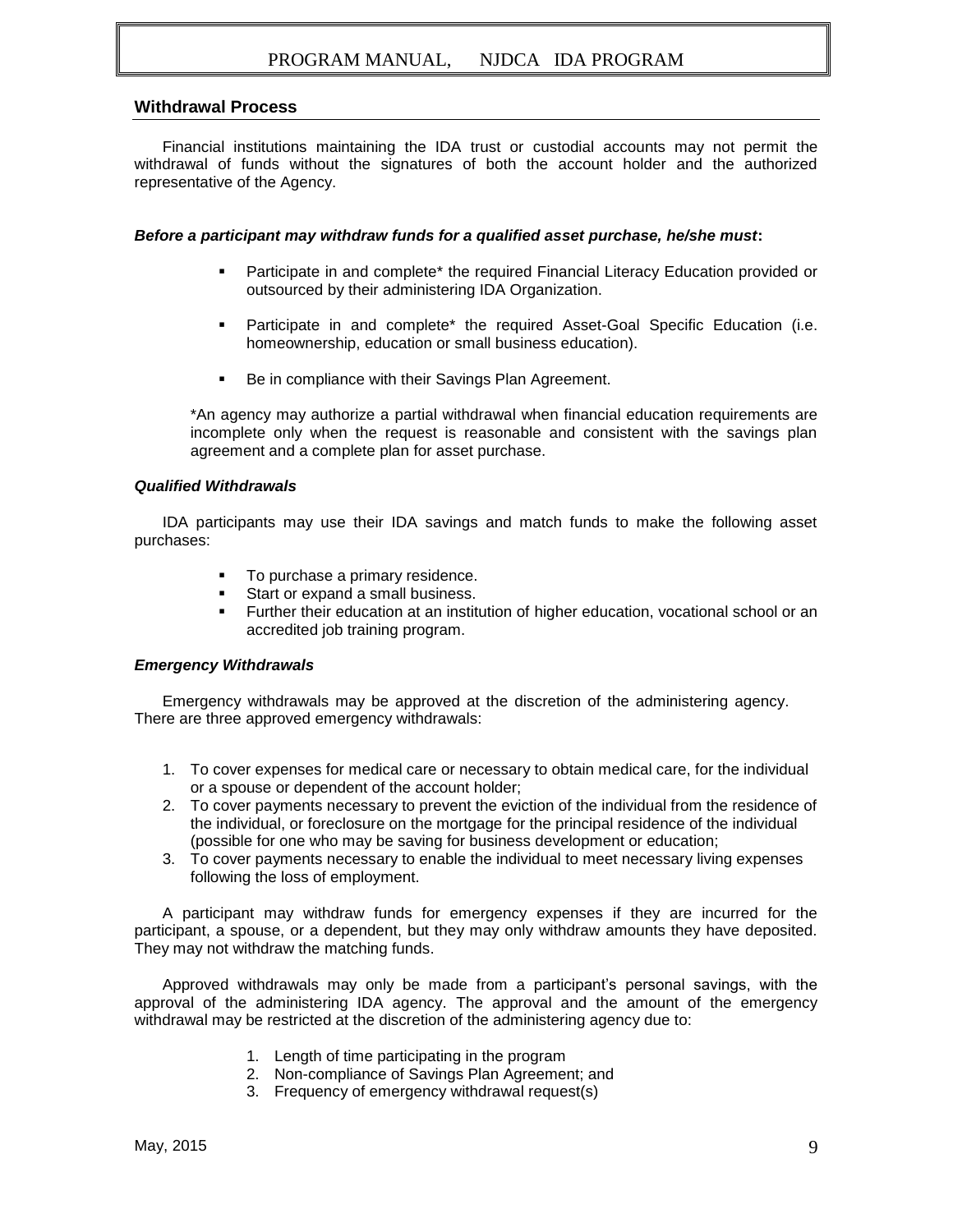In the event of a denied request for an emergency withdrawal by the administering agency, an IDA participant may choose to withdraw from the program and receive a full refund on personal savings deposits plus interest.

#### *To request an emergency withdrawal, an IDA client should follow the procedure as follows*:

- Complete and submit an Emergency Withdrawal Request to the administering organization.
- Schedule a meeting with the Program Administrator to discuss situation and alternatives.
- If approved, develop a revised savings plan that will allow withdrawn amounts to be re-deposited into the account within twelve (12) months (42 USCS 604). When savings that were matched do not return to the participant's account, any corresponding matching funds must be returned to the State or redistributed.
- Coordinate with program staff to arrange for the withdrawal of funds from the participant's savings account.
- Funds withdrawn from the account may be transferred using either a joint check or a transfer of funds.
- If funds are withdrawn for other than the stated purpose of the IDA, the account holder shall forfeit all matching funds associated with the unapproved withdrawal.

#### **Leaves of Absence**

An account holder may request a leave of absence for reasons including, but not limited to, illness, eviction, death, divorce and loss of employment. The community-based organization may grant an account holder one (1) leave of absence for up to six (6) months within the five-year maximum duration of the account holder's participation in the program. Where an account holder does not return to the program upon exhaustion of an approved leave of absence, the communitybased organization shall return any savings deposited by the account holder, plus interest earned, to the account holder.

#### **Switching Of Programs**

A client participating in the HOME Savings IDA Program may switch to the DCA TANF IDA. A switch from the Federal IDA program to the HOME program is also permissible. The client's start date in the program will remain the same. The approval of a change in program is at the discretion of the Agency.

#### **Pre-Request Checklist**

Below are checklists for the documents, tasks and procedures that IDA participants must provide or demonstrate prior to making a request for a qualified asset purchase withdrawal.

#### *Checklist for Homeownership*

- Completion of financial literacy training and asset specific education for homeownership.
- Home Appraisal, usually prepared by the mortgage company, needed to verify that the cost of the home is not more than 120% of the average purchase price of similar residences in the area. Agency records must indicate this finding.
- Draft HUD-1 Settlement Statement (Closing Statement). The statement should include the listing of IDA funds provided by the participant and the Agency, i.e. the 'match' funds. The "Signed Settlement Sheet" technically is not available until after closing so only a draft copy is required beforehand.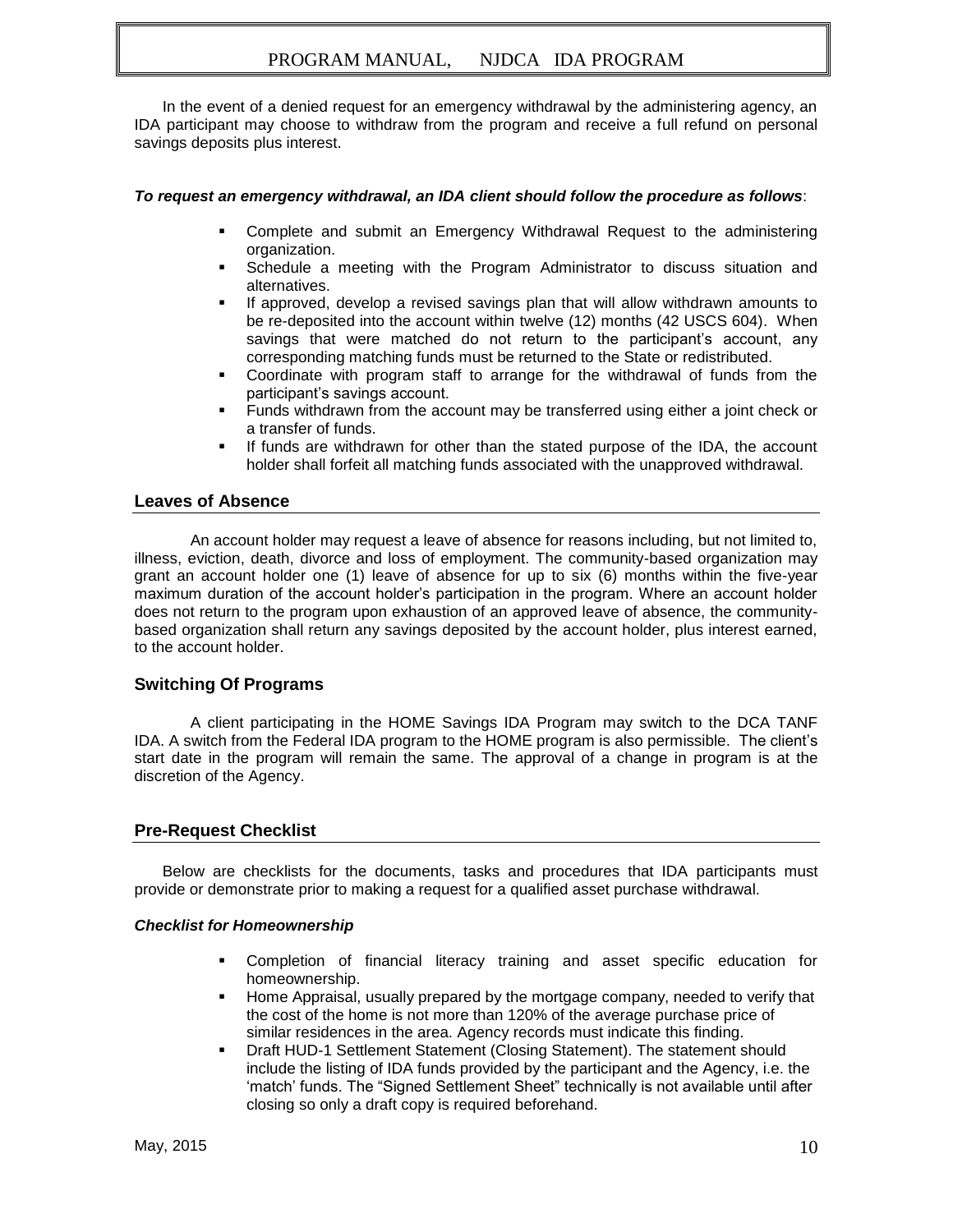- A copy of the Good Faith Estimate of Closing Costs/Settlement Statement.
- A copy of mortgage approval letter and/or down payment assistance.
- **Signed Sales Agreement (Contract of Sale).**
- Release of funds for a settlement should take place no more than thirty (30) days before a 'scheduled' settlement. A sample letter of transmittal for the 'match' funds is attached to this document, as Attachment B

#### *Checklist for Education/Job Training*

- **Completion of financial literacy and asset specific education requirements.**
- Submittal of an Educational/Career Plan, including a projected timeline.
- A written description of the IDA participants education/career goals and an estimated cost of their education, including tuition, books, room, board etc. and what resources the IDA participant plans to use to pay for these expenses.
- **Copy of acceptance letter or bill from the educational institution.**
- Copies of invoices and bills for expenses.

#### *Checklist for Small Business*

- Completion of financial literacy and asset specific education requirements.
- Submittal of a Business Plan approved by a financial institution or non-profit organization set up for the approval of business plans.
- An approved Business Plan should include a description of goods and services to be sold, a marketing plan and projected financial statements.
- Written estimates or purchase costs for products to be acquired in accordance with the Business Plan.

#### *Qualified Asset Purchase Procedure*

Once an IDA participant is ready to make a qualified asset purchase, he/she should follow the procedures listed below or as modified by the Agency to accomplish the same outcome:

- 1. Complete the appropriate IDA Request Checklist.
- 2. Notify the administering IDA agency of intent to purchase -- As a general rule; IDA participants should request qualified withdrawals at least 30 – 60 days in advance.. This advance review is especially critical when a home purchase is proposed.

IDA participants that anticipate submitting an unusual asset purchase withdrawal request should ask their IDA administrator for a ruling about the acceptability of their request as far in advance of requiring IDA funds as possible.

3. Set up appointment to meet with IDA Administrator and fill out corresponding IDA Asset Purchase Withdrawal form - IDA participants should be certain to bring copies of any bills or invoices, as funds disbursed for a qualified asset purchase must be in the form of a check written to a third-party vendor.

*Note*: If the cost of asset purchase is more than the combined total of savings and match, the IDA participant must show proof that he/she can cover the difference in costs.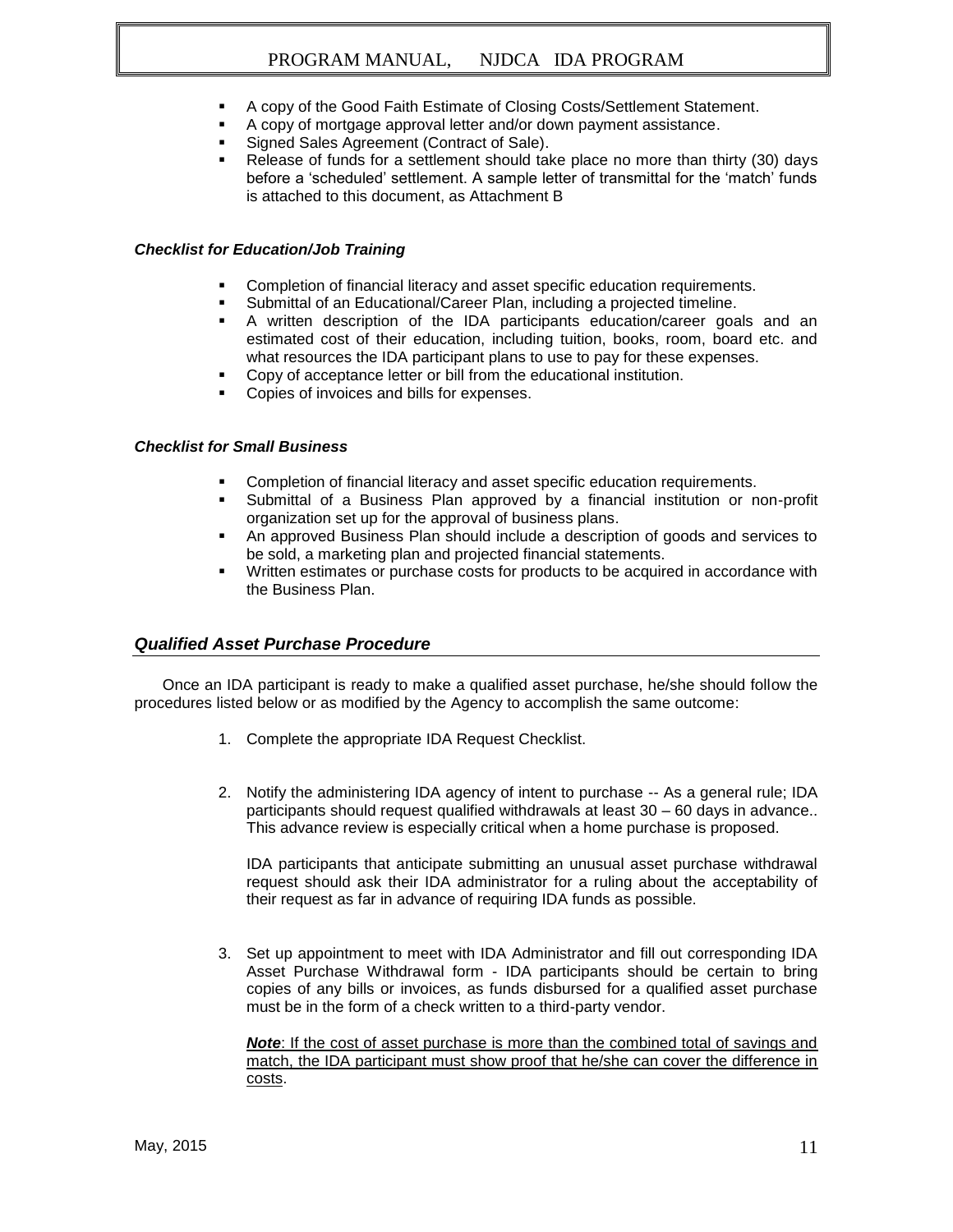- 4. Make arrangements with IDA Administrator for check disbursement In most cases, the check will be mailed directly to the vendor unless other arrangements have been made first.
- 5. Return copies of receipts resulting from asset purchase additional requests for withdrawals may be hindered until the administering IDA agency is supplied with receipts from previous IDA asset purchases.
	- i. Following a home purchases a copy of the final signed settlement sheet, i.e. HUD-1, and the final trust ledger statement of the escrow agent must be provided to the Agency.

#### *Account Closings/Program Termination*

#### *Account Closings*

At any time, IDA participants may voluntarily close or have their IDA account involuntarily closed. Some common reasons an Individual Development Account may close are:

- Graduation the IDA participant maximized his/her match cap and/or match eligibility time limit and made one or several asset purchases which left his/her IDA with a zero balance.
- Termination the IDA participant is in violation of the NJ IDA Program rules and regulations (see further details below).
- Voluntary Closing the IDA participant voluntarily decides, due to circumstances disclosed to the Agency, to close his/her account and discontinue participation in the NJ IDA Program.
- Dormant or Abandoned Account the closing of an account by the administering IDA organization for lack of account activity or communication with the IDA participant.
- Relocation out of State the IDA participant moves out of state and is no longer eligible to receive state matching funds.

When an IDA account is closed, for either voluntary or involuntary reasons, the personal savings (plus interest) of the IDA participant is sent back to the last known address of the saver and any remaining match funds are sent back to the state or reprogrammed for a new participant.

#### *Program Termination*

The Program and the administering authority reserves the right to dismiss an IDA participant who fails to meet, or is in violation of Program requirements, as set forth in the IDA Savings Plan Agreement or Agency Policy and Procedures Manual or DCA Program Manual.

Examples of behavior which merit dismissal from the Program are:

- Falsifying personal income or application information.
- Non-compliance with IDA Savings Plan Agreement, including failure to comply with IDA savings requirements.
- Failure to complete Financial Literacy Education or Asset-Goal Specific Training.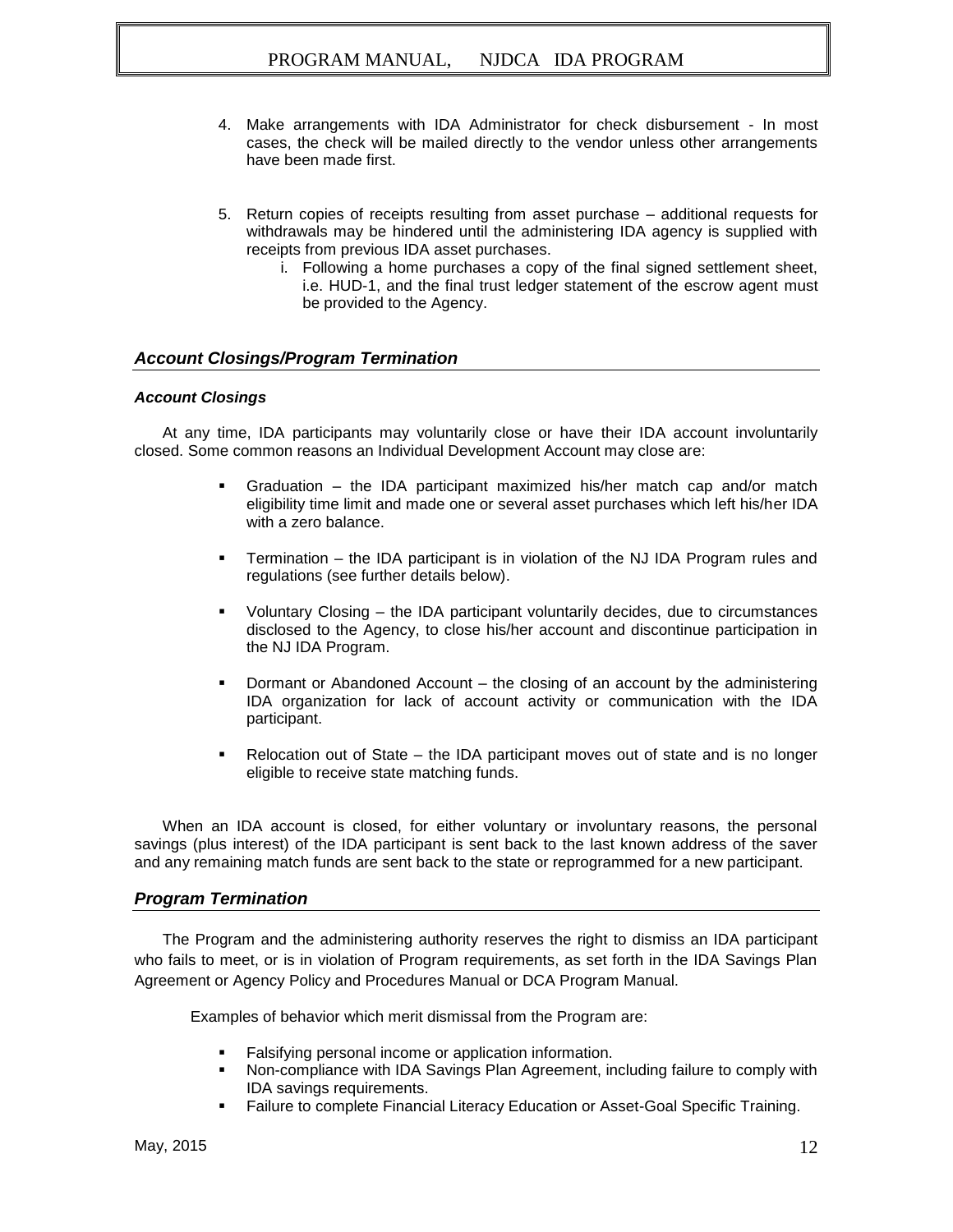Unauthorized savings withdrawal(s).

Termination from the Program can be made at the discretion of the administering IDA agency. To avoid termination and loss of matching funds, it is recommended that each IDA participant keep in regular contact with his/her IDA Administrator or Case Manager, especially in the event of loss of income or other household changes that may negatively impact the IDA participants' ability to save.

Failure to comply with these regulations may not only result in dismissal from the program, but may also prohibit the participant from participating in the NJ IDA Program in the future. As with regular account closures, once a participant is terminated from the Program, his/her account will be physically closed and any personal savings (plus interest) accrued to date, will be sent back to the last known address of the IDA participant, while matching funds will be reserved for a new participant accountholder or returned to the State.

#### *Appeals Process*

In the event of a denied withdrawal request, that cannot be resolved with the administering agency, a participant may appeal the denial to the State's IDA Program staff.

Requests for an appeal must be made in writing and can be submitted to:

IDA Administrator Individual Development Account Program Department of Community Affairs Division of Housing and Community Resources PO Box 811 101 S. Broad St, Trenton, NJ 0811-08625

#### *Additional Policies*

#### **Record Keeping and Reporting**

Agencies are required to use the NJ DCA provided Microsoft Access data base program for the recording of all client demographic information as well as all savings and match activity. Quarterly Progress Reports must be uploaded into the SAGE grant management system. A Progress Report has two (2) components; the Demographic Report as generated by the Access data base program (this report also uploads saving information) and the Narrative Report. The Narrative Report utilizes a format provided by the IDA Administrator which includes key demographic and fiscal data and a narrative review of the Agencies program for the quarter. The Agencies must submit their quarterly Progress Reports by the 15th of the month following the end of each quarter, i.e. January 15, April 15, July 15 and October 15.

#### **Confidentiality**

All applications, bank statements, documents and other files related to an IDA participant will be kept confidential by the Department of Community Affairs and the New Jersey Department of Human Services and its partnering administrating IDA agencies. For purposes of reporting, certain information may be shared with State of NJ, Department of Human Resources, Division of Children and Families (DCF) or Health and Human Services (HHS). However, at no time will any information unnecessarily be shared with anyone not affiliated with the NJ IDA Program.

#### **Non-Discrimination**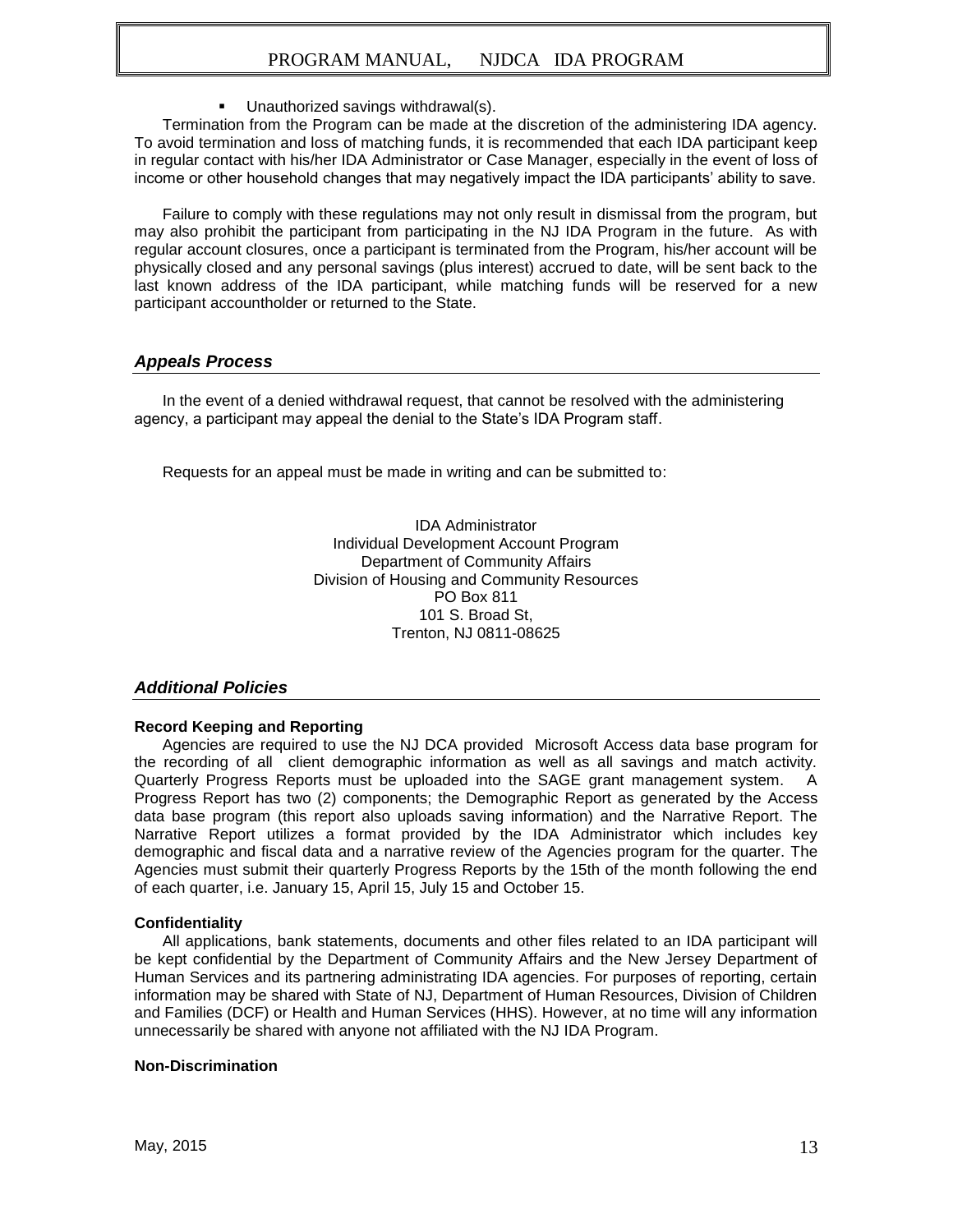No person shall, on the grounds of race, gender, age, creed, ethnic origin, disability, or sexual orientation, be excluded from participation in, be denied the benefits of, or be subjected to discrimination in the NJ IDA Program.

Multiple Household IDAs

Only one member or a couple in a household may have an approved IDA account for the purchase of a home. Another person in a participating household may have a separate IDA account if it is for an asset other than a home. See Limitations on Household IDAs on Page 4.

#### **Nepotism**

The Department of Community Affairs, NJ IDA Program does not condone the appearance of impropriety, conflict of interest or nepotism. For that reason, IDA program staff as well as friends or family members of IDA program staff are prohibited from participating in the IDA Program, at the program site where their affiliation takes place unless the Agency has adopted a Conflict of Interest Policy in accordance with Program Policy Bulletin #11-05.

#### **Beneficiary Designation**

Upon acceptance into the NJ IDA Program, each IDA participant must designate an account beneficiary in the event of death. When the account beneficiary is member of the participant's household, all funds will remain and the IDA will transfer to said family member, who is subject to the same rules and regulations of the IDA Program as the deceased. The Agency shall review the account with the beneficiary to determine if the purpose of the IDA account can still be met. If in the Agency's determination, the beneficiary does not have the capacity to complete the IDA, the account shall be terminated and the saved funds returned to the beneficiary. Conversely, when the designee is not a member of the IDA participant's family, all matching funds are forfeited and returned to the state, while any personal savings will be transferred directly to the beneficiary.

#### *Frequently Asked Questions*

#### **1. When can an IDA participant make their first asset purchase?**

After at least six months of participation in the NJ IDA program, IDA participants can make an asset purchase, provided they've completed their Financial Literacy Education and/or Asset-Goal Specific Training (as appropriate).

- **2. Can checks be written to an IDA participant?** No. Program regulations state, without exception, all checks must be written to a third-party vendor.
- **3. If an IDA participant wants to use his/her IDA funds for small business capitalization, can a check be made payable to his/her business account?** No. IDA funds cannot be used as general capital or reserve funds. They must be used to make specific, planned purchases, as set forth in the participant's approved business plan.
- **4. What if an IDA participant wants to make multiple asset purchases?** He/she will need to submit separate requests for each qualified withdrawal.
- **5. How long does it take to process a request for withdrawal?** Time may vary from agency to agency; however, IDA participants are required to give their administering IDA agency at least a thirty (30) day notice for receipt of funds. Additional time is recommended when the use of funds is to purchase a home.
- **6. If an IDA participant has already paid for a qualified asset purchase out of pocket, can he/she be reimbursed or receive cash for that purchase?** No. Under no conditions can an IDA participant receive cash or be reimbursed for any asset purchase (including qualified).
- **7. How many IDAs can an individual have in a lifetime?**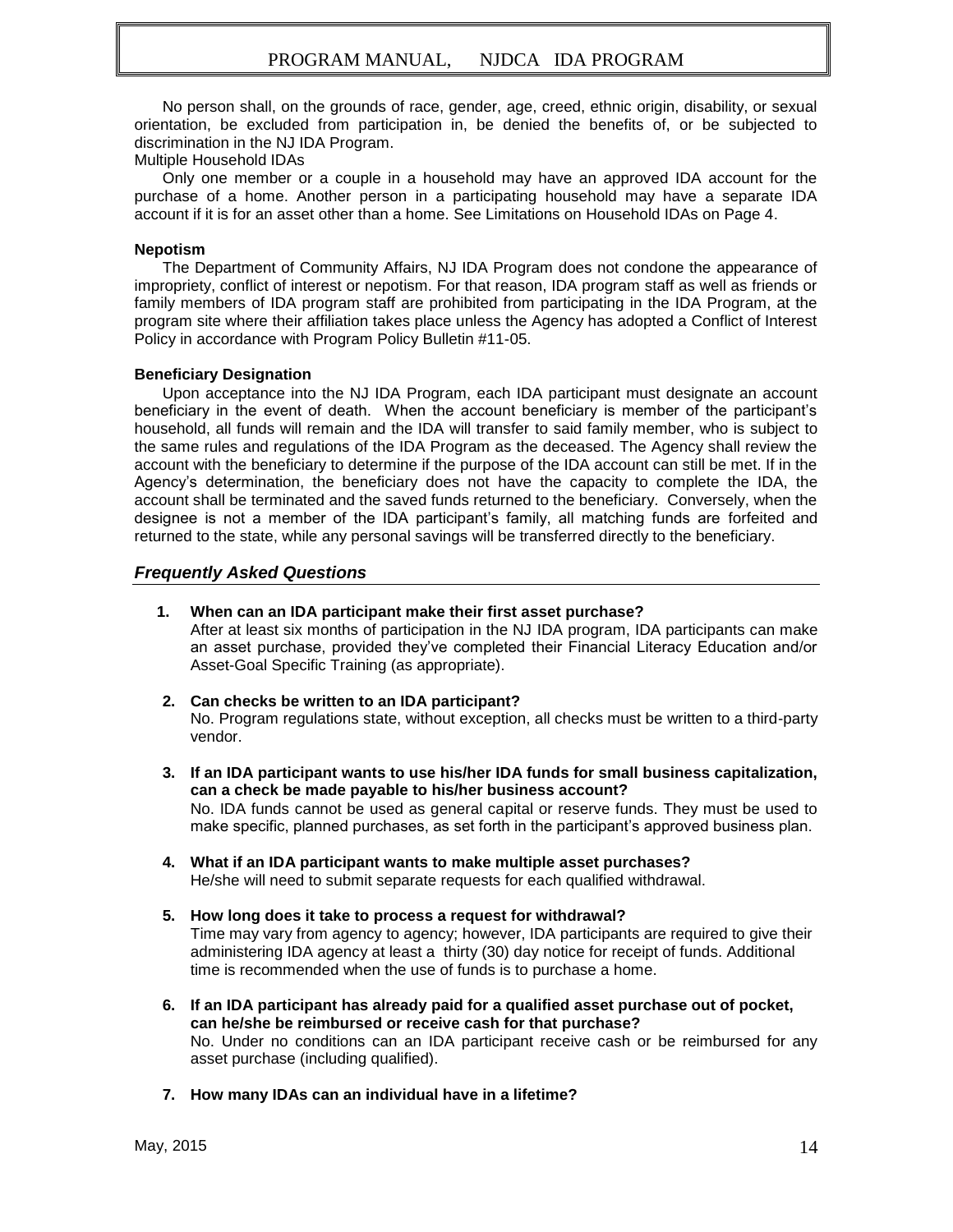Once an individual has participated in NJ's IDA Program, he/she may participate only if there is no waiting list.

#### **8. Do IDA participants have to pay taxes on their savings?**

No. Individuals who participate in the IDA program are not responsible for paying taxes on match funds or interest on their savings.

**9. Can an IDA participant keep his/her IDA account after he/she has exited the program?**

No. IDA accounts are closed upon graduation or termination. IDA participants should be encouraged to switch their accounts over to regular savings accounts for continued savings success.

**10. Do participants have to purchase a home in the same area from which we enroll?** The NJ IDA Program does not require that the asset purchase take place within the same geographic boundaries as the grantee's service area, or within the State of New Jersey. It may be, however, that a funder would have such a limitation. For example, if a city or county jurisdiction is putting up some of the cash contribution, then it might require that any home purchased with matching funds is within the city or county boundaries.

#### *Terms and Definitions*

#### *Account holder*

A person who is the owner of an individual development account.

#### *Education*

A post-secondary program of instruction provided by a college, university, community college, area vocational-technical school, professional institution or specialized college or school legally authorized and accredited.

#### *Eligible individual*

An adult with an annual household gross income up to a maximum of 200 percent of the official poverty level.

#### *Household*

All individuals who share use of a dwelling unit as primary quarters for living and eating, separate from other individuals.

#### *Household Income*

Combined income of all household members; includes salaries, wages, and nontaxable income such as pensions, Social Security, child support and welfare payments, except for income received by persons under age 18 and income received by dependents enrolled in a full-time undergraduate program.

#### *Individual Savings Account*

An interest bearing, *no fees* account, which holds only the personal savings of an IDA participant. This account does not hold any match dollars.

#### *Lump Sum Deposit*

A single deposit of money that exceeds the total amount of money that a respective saver has committed to save on a routine basis.

#### *Matching Funds*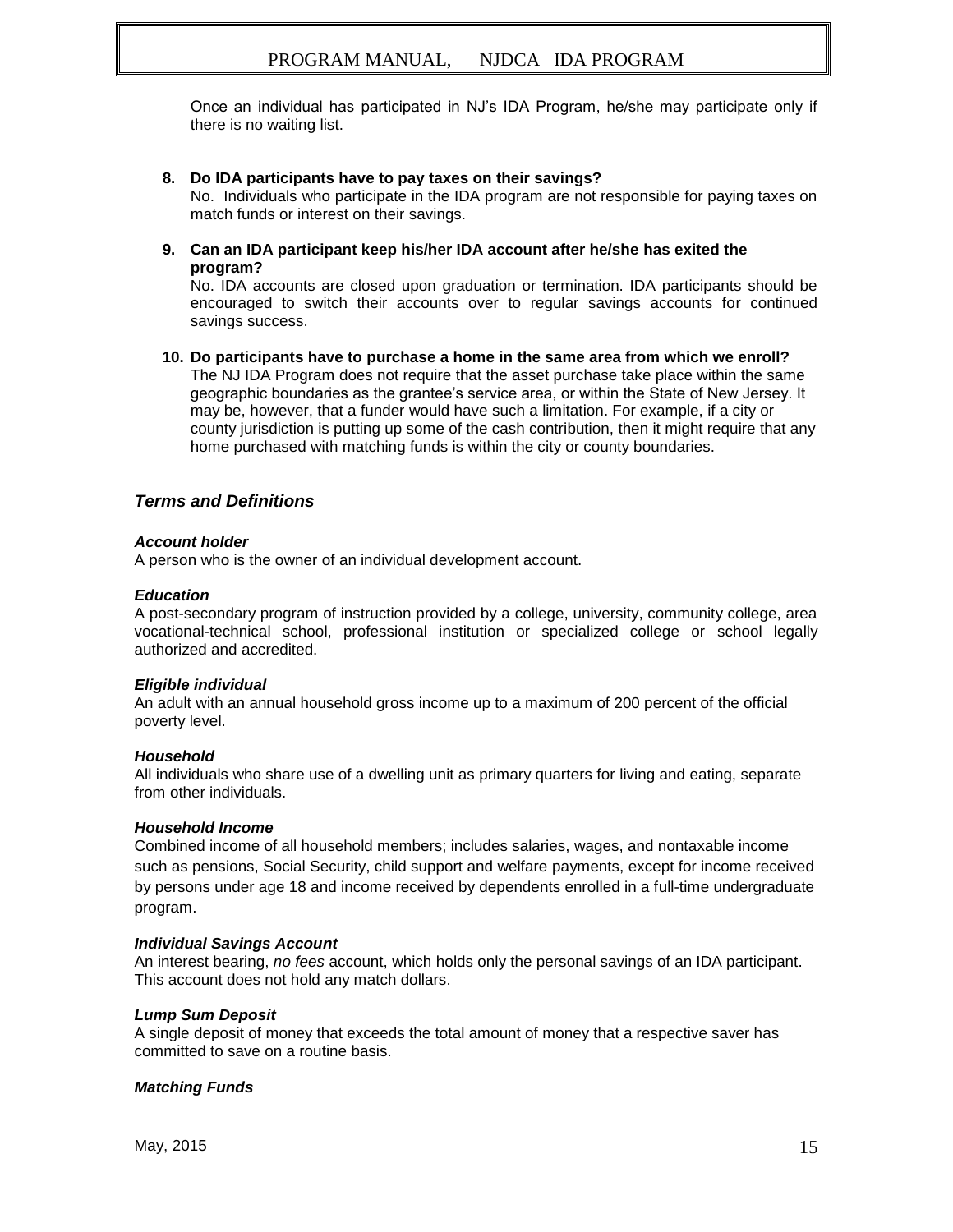Funds provided to an IDA participant from a NJ IDA grant or other sources by the Agency based on the Savings Plan agreement, the amount saved and the program's approved matching ratio.

#### *Match Rate*

Rate at which individual savings are matched in an IDA, expressed as a ratio. The NJ IDA match rate is 1:1.

#### *Principal/Primary Residence*

A person's principal or primary residence is the dwelling where the person usually lives. A person can only have one primary residence at any given time, though they may share the residence with other people. A primary residence is considered as a legal residence for the purpose of income tax and/or acquiring a mortgage. A structure with two (2) residential units can qualify as a principal residence as long as the participant lives in one (1) of the two (2) units.

#### *Qualified first-time homebuyer.*

A person who is a taxpayer (and, if married, the taxpayer's spouse) who has had no ownership interest in a principal residence during the 3-year period ending on the date of acquisition of a principal residence.

#### *Routine/Regular Savings*

An established pattern of savings in accordance with an IDA participant's Savings Plan Agreement.

#### *Savings Plan Agreement*

A plan developed for an individual saver, defining savings goals and program requirements, including the saver's anticipated use of their IDA funds. The approved plan shall serve as the contract between the administering agency and the IDA participant and shall be for a specified contribution period of not less than 6 months.

#### *TANF*

Temporary Assistance for Needy Families (TANF) provides cash assistance and work support for low income families with children. TANF replaces the former Aid to Families with Dependent Children program (AFDC).

#### *Resources*

Below is contact information for some helpful consumer resources, arranged by category. Many of these agencies provide FREE services. For more information, please contact the corresponding agency directly.

#### *Credit Bureaus*

Equifax [\(www.equifax.com\)](http://www.equifax.com/)

Experian [\(www.experian.com\)](http://www.experian.com/)

TransUnion [\(www.transunion.com\)](http://www.transunion.com/)

To receive a free copy of your credit report go to [www.annualcreditreport.com.](http://www.annualcreditreport.com/)

#### *Financial Institutions*

Federal Deposit Insurance Corporation (www.fdic.gov) - FDIC is an independent agency created by Congress to maintain stability and public confidence in the nation's financial system by insuring deposits, examining and supervising financial institutions, and managing receiverships.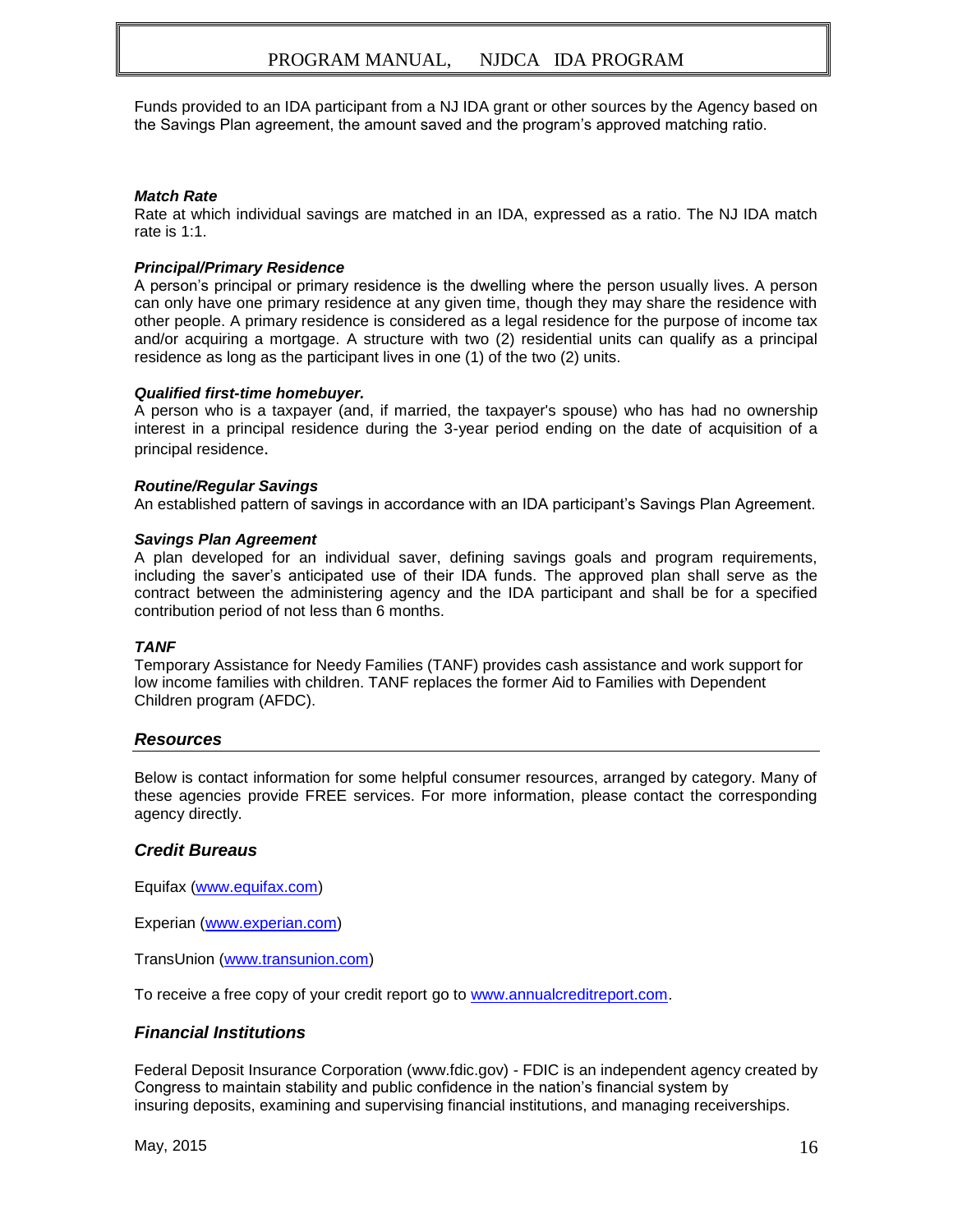Additionally, the FDIC houses an extensive collection of consumer materials with regard to credit, identity theft, financial education, real estate and housing.

#### *General Consumer and Legal Sites*

**American Bankruptcy Institute** (www.labiword.org) - Provide bankruptcy information for consumers and lawyers.

**America Saves** (www.americasaves.org) - America Saves is a nationwide campaign in which a broad coalition of non-profit, corporate and government groups help individuals and families save and build wealth.

**Better Business Bureau** (www.bbb.org) - Consumers can check a businesses' complaint record or file a complaint on-line.

**Center for Law and Social Policy** (www.clasp.org) - Website contains research and other information about economic security issues.

**Center for Responsible Lending** (www.responsiblelending.org) - The Center for Responsible Lending is a nonprofit, non-partisan organization that works to protect homeownership and family wealth by fighting predatory lending practices. [http://www.responsiblelending.org/about](http://www.responsiblelending.org/about-us/#sthash.M06lMK2s.dpuf)[us/#sthash.M06lMK2s.dpuf](http://www.responsiblelending.org/about-us/#sthash.M06lMK2s.dpuf)

**Center on Budget and Policy Priorities** (www.cbpp.org) – Provides an excellent resource for information about Temporary Assistance for Needy Families (TANF) benefits and the Earned Income Tax Credit (EITC).

**Consumer Action** (www.consumer-action.org) - A California based consumer advocacy group that works on behalf of consumers nationwide. Consumer Education information is translated into a number of difference languages and is available on this website.

**Credit Scoring** (www.creditscoring.com) - This is a private site that has news and information regarding credit scoring.

**National Association of Consumer Bankruptcy Attorneys** (www.nacba.org) - Contains general information about consumer bankruptcy issues, as well as referrals to bankruptcy attorneys nationwide.

**National Employment Law Project** (www.nhlp.org) - NELP offers a wealth of resources dealing with work and employment issues. Various publications can be downloaded or ordered from the website or by contacting NELP at (212) 285-3025.

**Penn State Dickinson School of Law Bankruptcy Pro Bono Directory** (www.dsl.psu.edu) – The "publications" section of this website contains a directory of national bankruptcy pro bono programs sorted by state.

#### *Small Business Development*

**U.S. Small Business Administration** (http://www.sba.gov/) - Established in 1953, SBA provides financial, technical and management assistance to help Americans start, run, and grow their businesses. SBA is the nation's largest single financial backer of small businesses.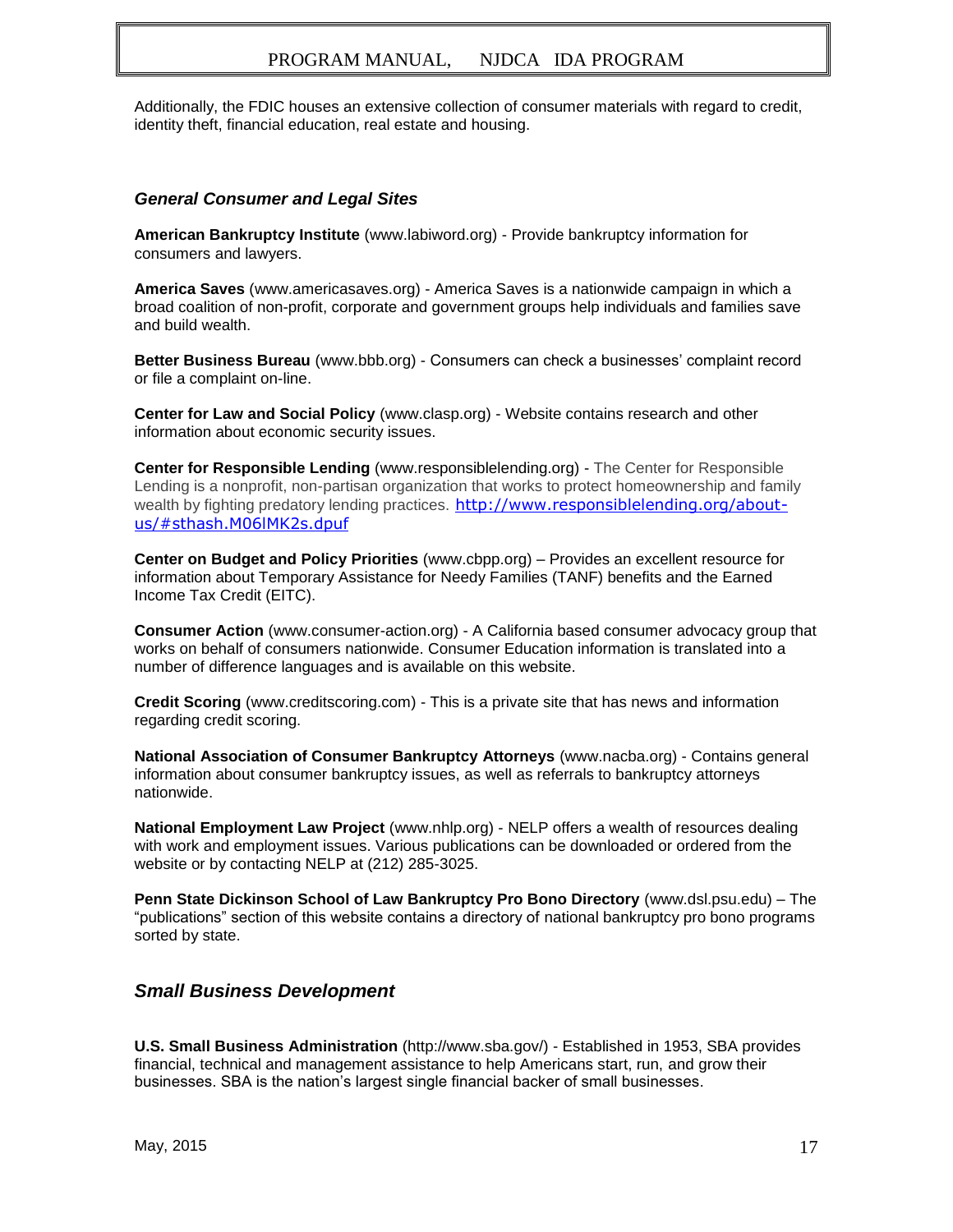**SCORE** (www.score.org) - SCORE, the "Counselors to America's Small Business" is America's premier source of free and confidential small business advice for entrepreneurs.

**New Jersey Small Business Development Center** (http:// www.njsbdc.com) - is a state based organization offering a wealth of free and low cost information, management counseling, and educational services designed to support NJ small business owners and potential entrepreneurs.

**New Jersey Women's Micro-Business Credit Program** is designed to help women become successful entrepreneurs. Participants learn how to start, market or expand their small business, as well as increase their business skills through training and mentoring opportunities. Any woman that participates in the program must have a personal income of less than 350% of the official poverty line, and must have little or no prior business experience. For more information on the New Jersey Women's Micro-Business Credit Program, please contact any of the following agencies or call the New Jersey Division on Women at (609) 292-8840.

#### **NJ Association of Women Business Owners (NJAWBO; www.njawbo.org)**

#### *State Resources*

**[NJ Housing and Mortgage Finance Agency \(HMFA\)](file:///C:/Users/dfunaro/AppData/private/DFunaro/IDA%20Roundtables/NJ%20Housing%20and%20Mortgage%20Finance%20Agency%20(HMFA))** (http://www.state.nj.us/dca/hmfa) provides a variety of programs to assist prospective home buyers. Its financing programs support, first-time and urban homebuyers, and residents with special needs. HMFA also administers the New Jersey Housing Resource Center, an online searchable registry of affordable and accessible housing located throughout New Jersey. **1-800-NJ-HOUSE.**

The **NJ HOPE Alliance** [\(www.njhope.nj.gov\)](http://www.njhope.nj.gov/) is a collaborative effort assisting New Jersey residents in achieving and maintaining the American Dream of homeownership and to enhance homeownership preservation in New Jersey For more information, homeowners can call the DOBI Consumer Hotline, toll-free, at (800) 446-7467, or visit the NJHOPE Web site.

#### **State of NJ, Department of Community Affairs Division of Housing and Community Resources** <http://www.state.nj.us/dca/dcr>

**Home Energy Assistance Program** helps very low-income residents with their heating and cooling bills, and makes provisions for emergency heating system services and emergency fuel assistance within the Home Energy Assistance Program

**Weatherization Assistance** assists elderly, handicapped and low-income persons in weatherizing their homes, improving their heating system efficiency and conserving energy.

**Homelessness Prevention** provides limited financial assistance to low- and moderateincome tenants and homeowners in imminent danger of eviction or foreclosure due to temporary financial problems beyond their control. Funds are used to disburse payments in the forms of loans and grants to landlords and mortgage companies on behalf of eligible households in danger of homelessness.

**Shelter Exit Program** provides security deposits and rental assistance to victims of domestic violence and their children who are currently living in shelters or in transitional housing facilities. Its main goal is to move women living in shelters and transitional units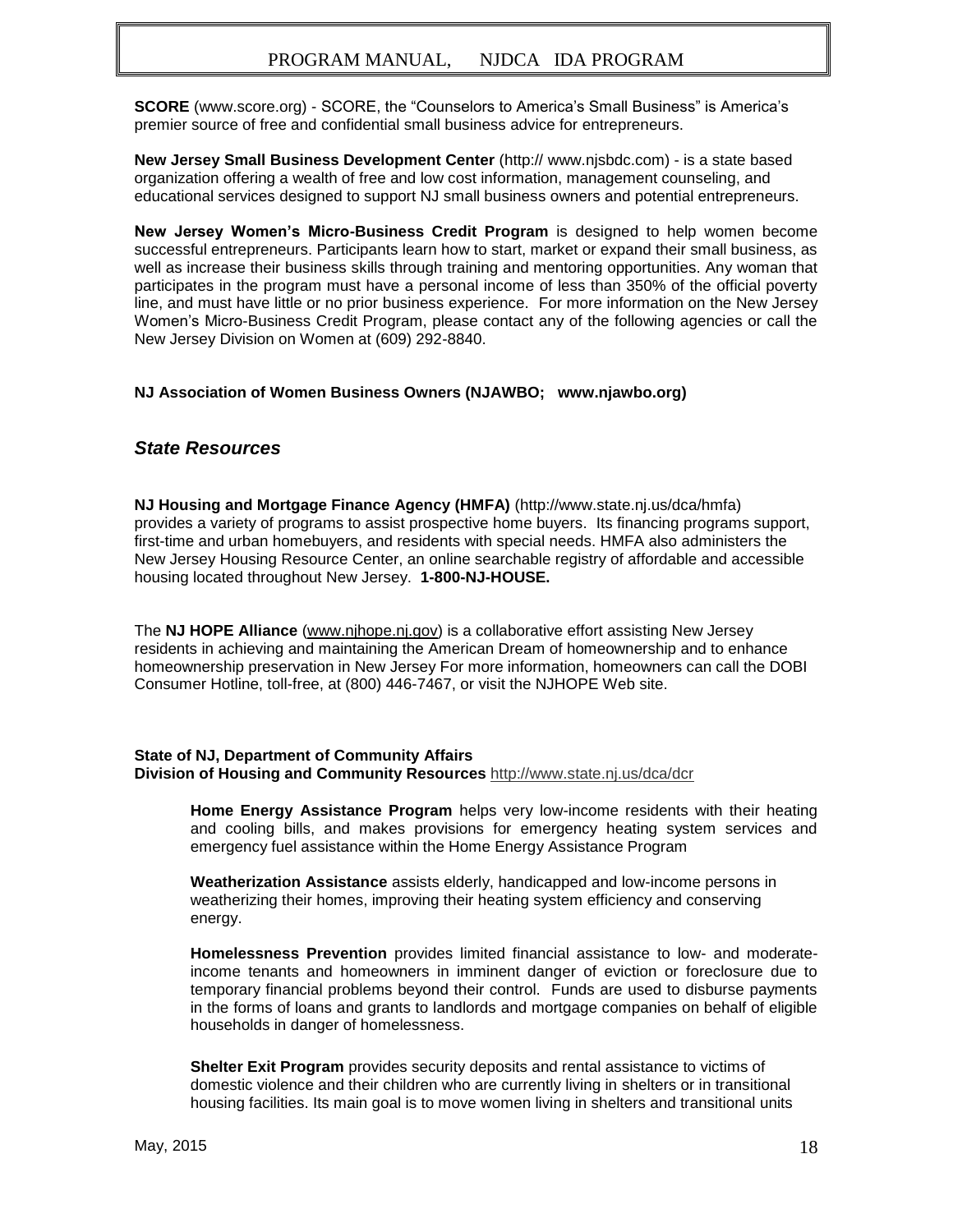into permanent housing - a place they can call home and a place to start their lives over, free from domestic violence.

#### *Federal Resources*

**Department of Health and Human Services, Administration for Children and Families, Assets for Independence Resource Center [\(http://idaresources.acf.hhs.gov/page?pageid=a047000000ApF9w\)](http://idaresources.acf.hhs.gov/page?pageid=a047000000ApF9w)**

**Federal Emergency Management Agency** (www.fema.gov) - Provides information about disaster relief programs.

**Federal Trade Commission** (www.ftc.gov/bcp/menu-credit.htm) - FTC provides publications on consumer credit rights

**Housing and Urban Development** (www.hud.gov) - Includes information about HUD approved housing and other HUD related programs.

**Internal Revenue Service** (www.irs.gov) - an IRS site that is helpful in answering basic tax filing questions.

**National Do Not Call Registry** (www.donotcall.gov) - Gives consumers the choice to reject telemarketing calls at home.

**U.S. Department of Education** (www.ed.gov) - Offers a number of helpful, free publications, including, "Student Guide," a guidebook for understanding student loans and grants.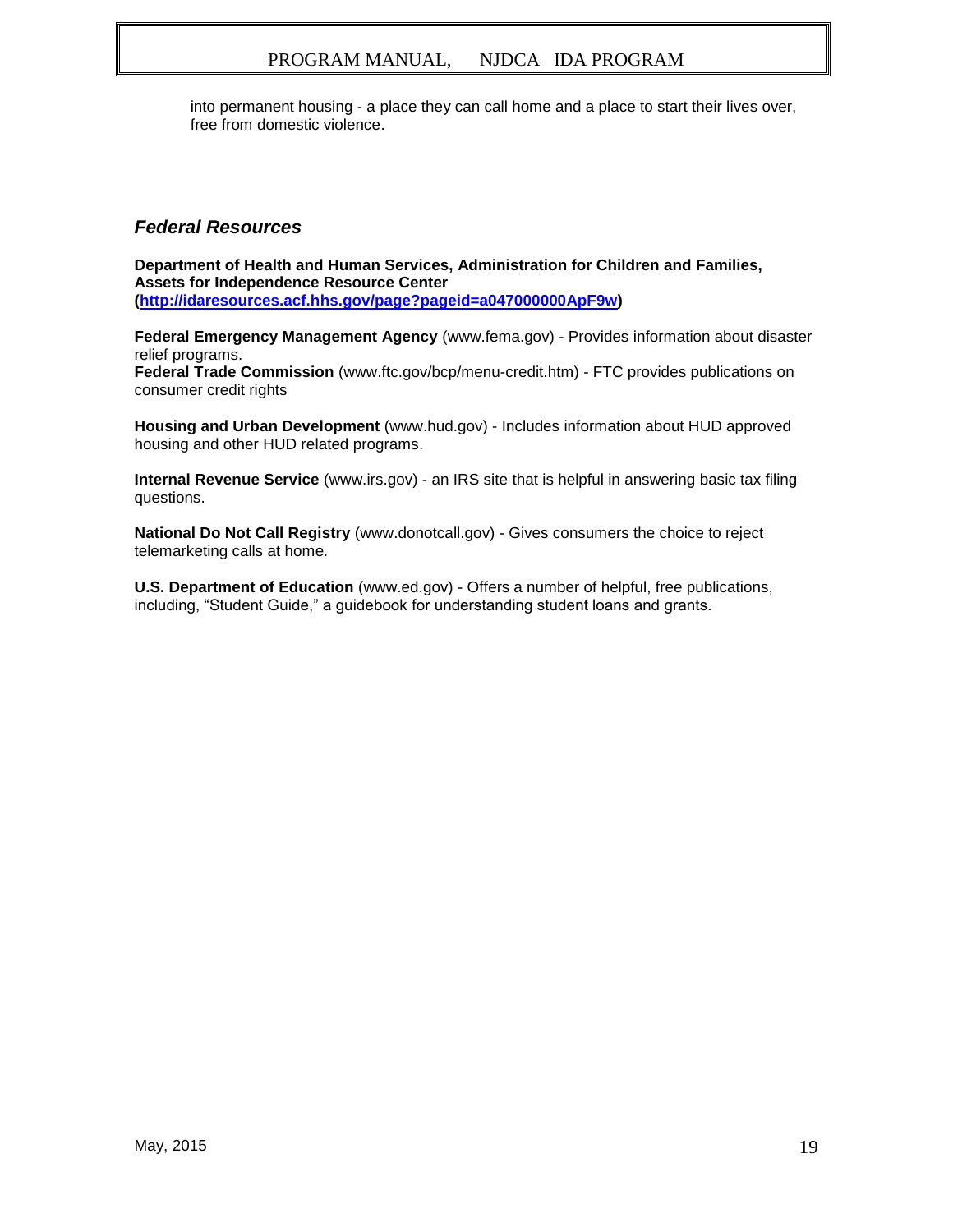#### **ATTACHMENT A**

## **2015 INCOME GUIDELINES FOR NJ FEDERAL IDA PROGRAM**

| <b>Persons</b>                        | 100%                                   | 200%                            |
|---------------------------------------|----------------------------------------|---------------------------------|
| in Family                             | <b>Federal</b><br><b>Poverty Level</b> | Federal<br><b>Poverty Level</b> |
| 1                                     | \$11,770                               | \$23,540                        |
| 2                                     | \$15,930                               | \$31,860                        |
| 3                                     | \$20,090                               | \$40,180                        |
| $\overline{4}$                        | \$24,250                               | \$48,500                        |
| 5                                     | \$28,410                               | \$56,820                        |
| 6                                     | \$32,570                               | \$65,140                        |
| 7                                     | \$36,730                               | \$73,460                        |
| 8                                     | \$40,890                               | \$81,780                        |
| For each<br>additional<br>person, add | \$4,160                                | \$8,320                         |

Published in *Federal Register* on January 22, 2015